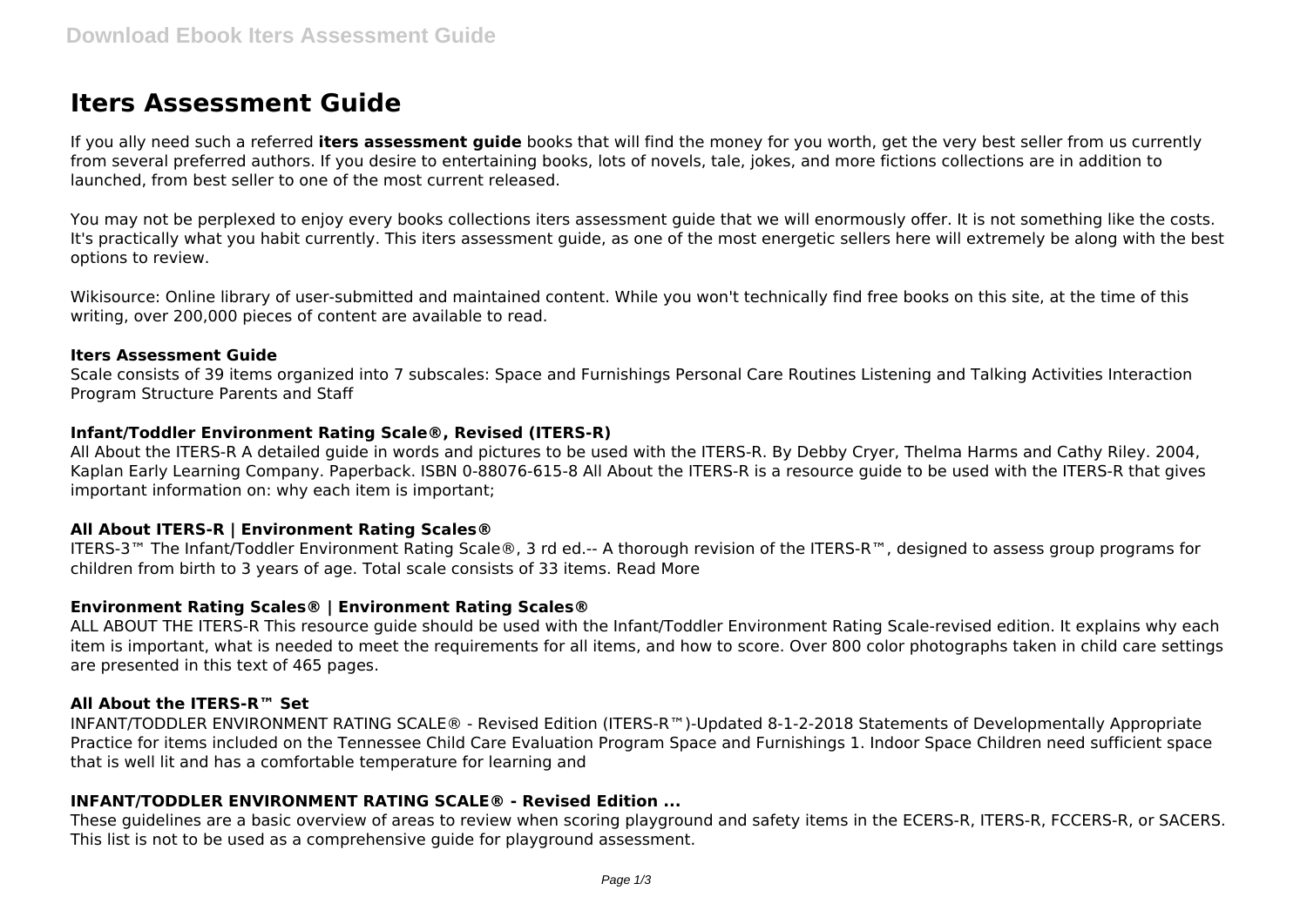## **ITERS-R 101 Chapter 1 Learner Notes**

LISTENING AND TALKING Notes:12. Helping children understand language 5.4, 7.1 Examples of descriptive words used: Y N Y N Y N Y N 1.1 3.1 5.1 7.1

#### **SCORE SHEET- Expanded Version Infant/Toddler Environment ...**

ITERS-R Interview Questions for Provider Review Instructions:It is not required that you complete the interview questions before your scheduled observation. The questions are provided for you to know the questions that may be asked. Questions labeled "if not observed, ask…" are those that the observer may ask.

#### **ITERS-R Interview Questions For Provider Review 092214 English**

ITERS-R Guidelines for Active Physical Play. This PowerPoint provides an overview of considerations for the provision of active physical play in the context of the ITERS-R. Staff Verification Form . Classroom Assessment Scoring System (CLASS) Teachstone and CLASS Materials

#### **Resources – First 5 SF**

assessment, time that the evaluator observed. How the ECERS-R relates to the Pre-K Program Quality Standards and a description of each ECERS-R subscale . Page 2. Your program's subscale level scores, with NYC DOE averages. Your program's scores on all 37 items. Page 3. Information on:

## **Early Childhood Environmental Rating Scale (ECERS-R) 107**

A Side-by-Side Comparison of Subscales and Indicators (PDF). The process of revision drew on four main sources of information: (1) research on development in the early years and findings related to the impact of child care environments on children's health and development; (2) a content comparison of the original ITERS with other assessment instruments designed for a similar age group, and ...

#### **Process of Revision of the ITERS-R - ERS Institute**

The Environment Rating Scale Self-Assessment is a tool to assess minimal classroom quality and is not meant to be all inclusive. For indicators of excellent classroom quality, refer to the appropriate Environment Rating Scale book manual: ITERS, ECERS, or FCCERS. March 29, 2018 2

#### **Environment Rating Scale Self-Assessment**

These guidelines are a basic overview of areas to review when scoring playground and safety items in the ECERS-R, ITERS- R, FCCERS-R, or SACERS. This list is not to be used as a comprehensive guide for playground assessment.

#### **ECERS-3 101 Chapter 1 Learner Notes**

Designed for use in center-based child care programs for infants and toddlers up to 30 months of age, the Infant/Toddler Environment Rating Scale(R), ITERS-R, can be used by program directors for supervision and program improvement, by teaching staff for self-assessment, by agency staff for monitoring, and in teacher training programs.

#### **Infant/Toddler Environment Rating Scale (Iters-R): Revised ...**

The ECERS-R™ Edition (Harms, Clifford, & Cryer, 1998,) consisted of 43 Items organized in 7 subscales. In the Revised Edition, each level of each Item was defined by numbered Indicators, thus making it possible to more clearly assign scores and to use the assessment to more precisely guide program improvement.